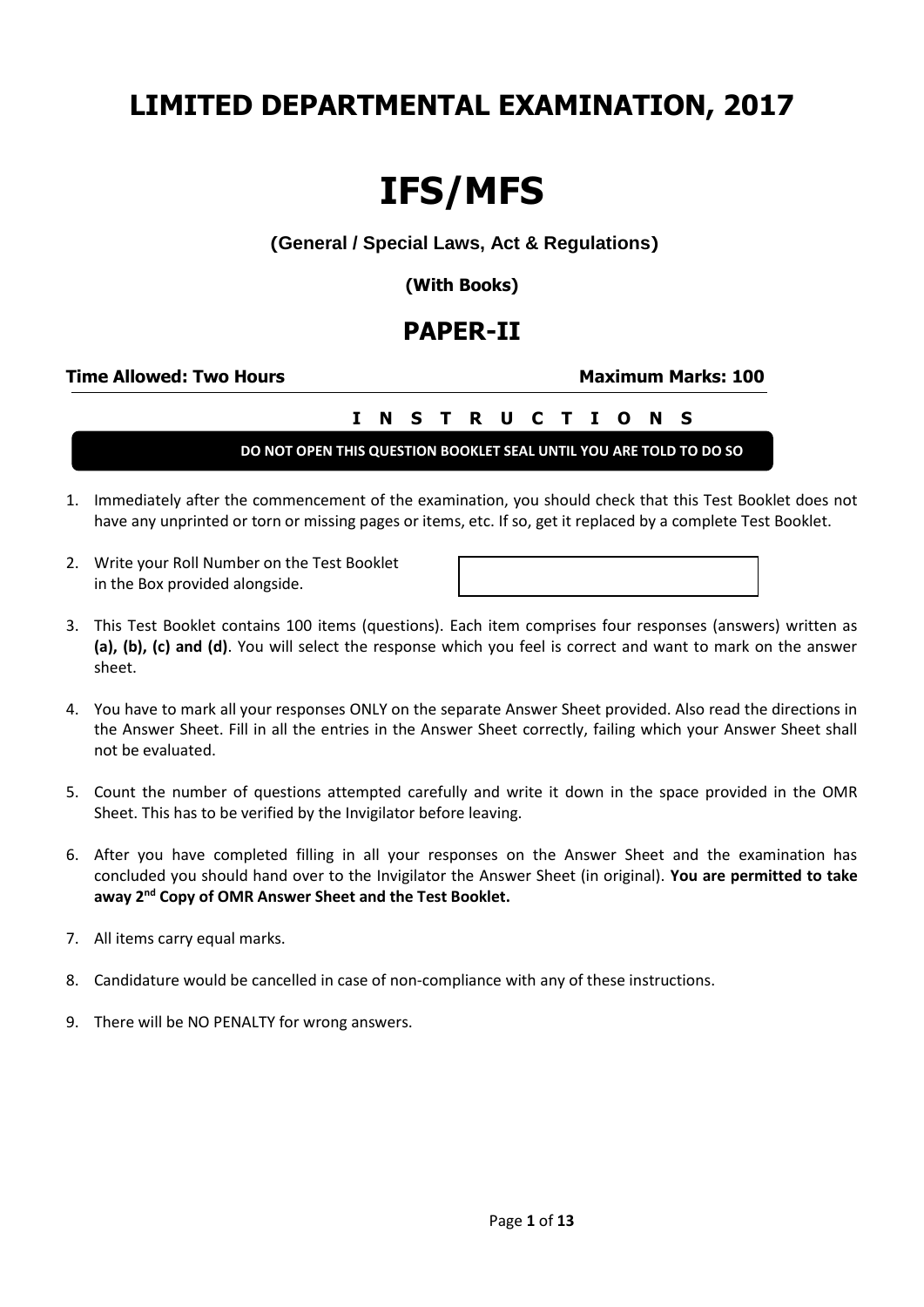#### **Question Starts**

- 1. Every pound-keeper shall be deemed to be a public servant within the meaning of
	- a) The Cattle Trespass Act
	- b) The Indian Penal Code
	- c) The Code of Criminal Procedure
	- d) The General Clauses Act.
- 2. Under the provision of the Cattle Trespass Act, the pounds shall be under the control of
	- a) The village authority
	- b) The Magistrate of the District
	- c) Only (a) is true
	- d) Only (b) is true.
- 3. Penalty for damage cause to land or crops or public roads by pigs is given under
	- a) Section 20 of the Cattle Trespass Act
	- b) Section 24 of the Cattle Trespass Act
	- c) Section 26 of the Cattle Trespass Act
	- d) Section 30 of the Cattle Trespass Act
- 4. Under the provision of the Cattle Trespass Act, the State Government my transfer certain functions to local authority and direct credit of surplus receipts to local fund, from time to time, by notification in the
	- a) Local newspaper
	- b) National newspaper
	- c) Official Gazette
	- d) Any one of the above.
- 5. The officers and pound-keepers under the Cattle Trespass Act
	- a) Can purchase any cattle directly
	- b) Can purchase any cattle indirectly
	- c) Cannot purchase any cattle directly
	- d) Cannot purchase any cattle directly or indirectly.
- 6. Complaint under the provision of the Cattle Trespass Act, shall be made
	- a) In writing
	- b) Verbally
	- c) Either in writing or verbal
	- d) None of the above.
- 7. Any Police-Officer may without an order from a Magistrate and without warrant, any person committing in his view any offence under section 4 or 5 of the Indian Fisheries Act, 1897
	- a) If the name and address of the are unknown to him
	- b) If the person declines to give his name and address
	- c) If there is reason to doubt the accuracy of the name and address
	- d) All the above
- 8. The provision that the State Government may make rules for the purposes of protection of fish in selected water is given under which section of the Indian Fisheries Act, 1897?
	- a) Section 3
	- b) Section 4
	- c) Section 6
	- d) Section 7
- 9. Who may suspend the operation of section 5 of the Indian Fisheries Act, 1897?
	- a) The State Government by notification in the Official Gazette
	- b) The Central Government by notification in the State **Government**
	- c) Only (a) is true
	- d) Only (b) is true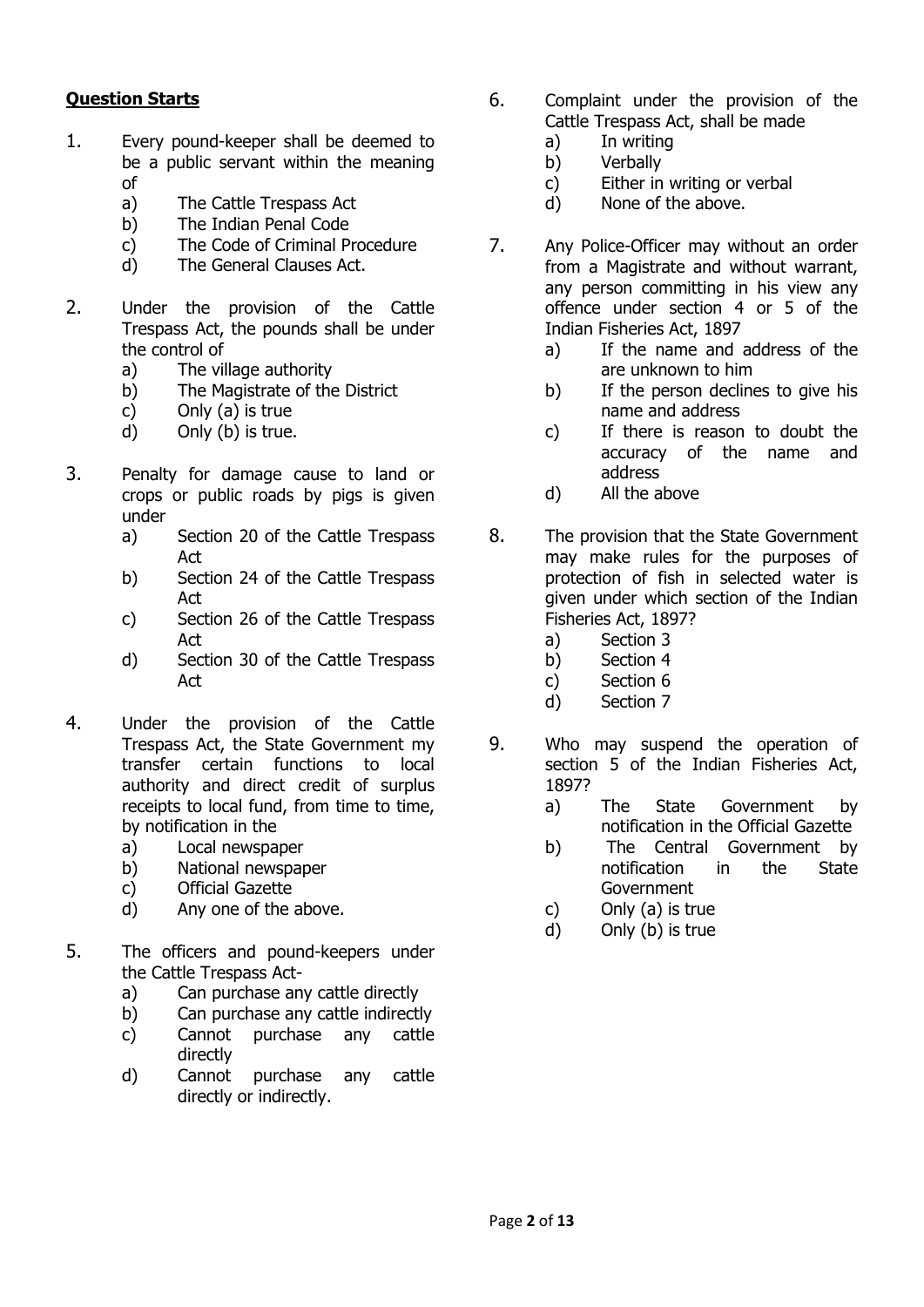- 10. If any person uses any dynamite or other explosive substance in water with intent thereby to catch or destroy any of the fish that may be therein then
	- a) He shall be punishable with imprisonment for a term which may extend to three months, or with fine which may extend to three hundred rupees
	- b) He shall be punishable with imprisonment for a term which may extend to two months, or with fine which may extend to two hundred rupees
	- c) He shall be punishable with imprisonment for a term which may extend to one months, or with fine which may extend to one hundred rupees
	- d) He shall be punishable with imprisonment for a term which may extend to seven months, or with fine which may extend to five hundred rupees.
- 11. The Indian Fisheries Act, 1897, shall be read as supplemental to any other enactment for the time being in force relating to fisheries in the territories to which this Act extends. This is subject to the provision of
	- a) The Specific Relief Act
	- b) The General Clauses Act
	- c) The Constitution of India
	- d) None of the above
- 12. Government may not constitute a reserve forest in the manner provided under the Indian Forest Act, 1927 in:
	- a) Any forest land or waste land.
	- b) Any forest land or waste land, which is the property of the Government.
	- c) Any forest land or waste land, over which the Government has proprietary rights.
	- d) Any forest land or waste land, to the whole or any part of the forest produce of which the Government is entitled.
- 13. Forest Settlement Officer shall have the power:
	- a) To enter upon any land and reserve the same as forest land.
	- b) Similar to the one a civil court has in the trial of suits.
	- c) Similar to the one a criminal court has in the trial of an accused person.
	- d) None of the above.
- 14. Before extinguishing any right of any individual over any land under section 9 of the Indian Forest Act, 1927, the Government has to establish that the land in dispute is a:
	- a) Forest land
	- b) Waste land
	- c) Neither (a) nor (b)
	- d) Either (a) or (b).
- 15. In case of a claim to rights of pasture or to forest produce, the following officer may pass an order admitting or rejecting the claim in whole or in part.
	- a) Deputy Forest Officer
	- b) Forest Ranger
	- c) Forest Settlement Officer
	- d) All of the above.
- 16. Which is the most appropriate statement regarding claims relating to the practice of shifting cultivation under the Indian Forest Act, 1927?
	- a) The Indian Forest Act, 1927 may permit the said practice.
	- b) The Indian Forest Act, 1927 may prohibit the said practice.
	- c) The Indian Forest Act, 1927 may permit or prohibit the said practice, subject to control, restriction and abolition by the State Government.
	- d) The Indian Forest Act, 1927 may permit or prohibit the said practice, subject to control, restriction and abolition by the Central Government.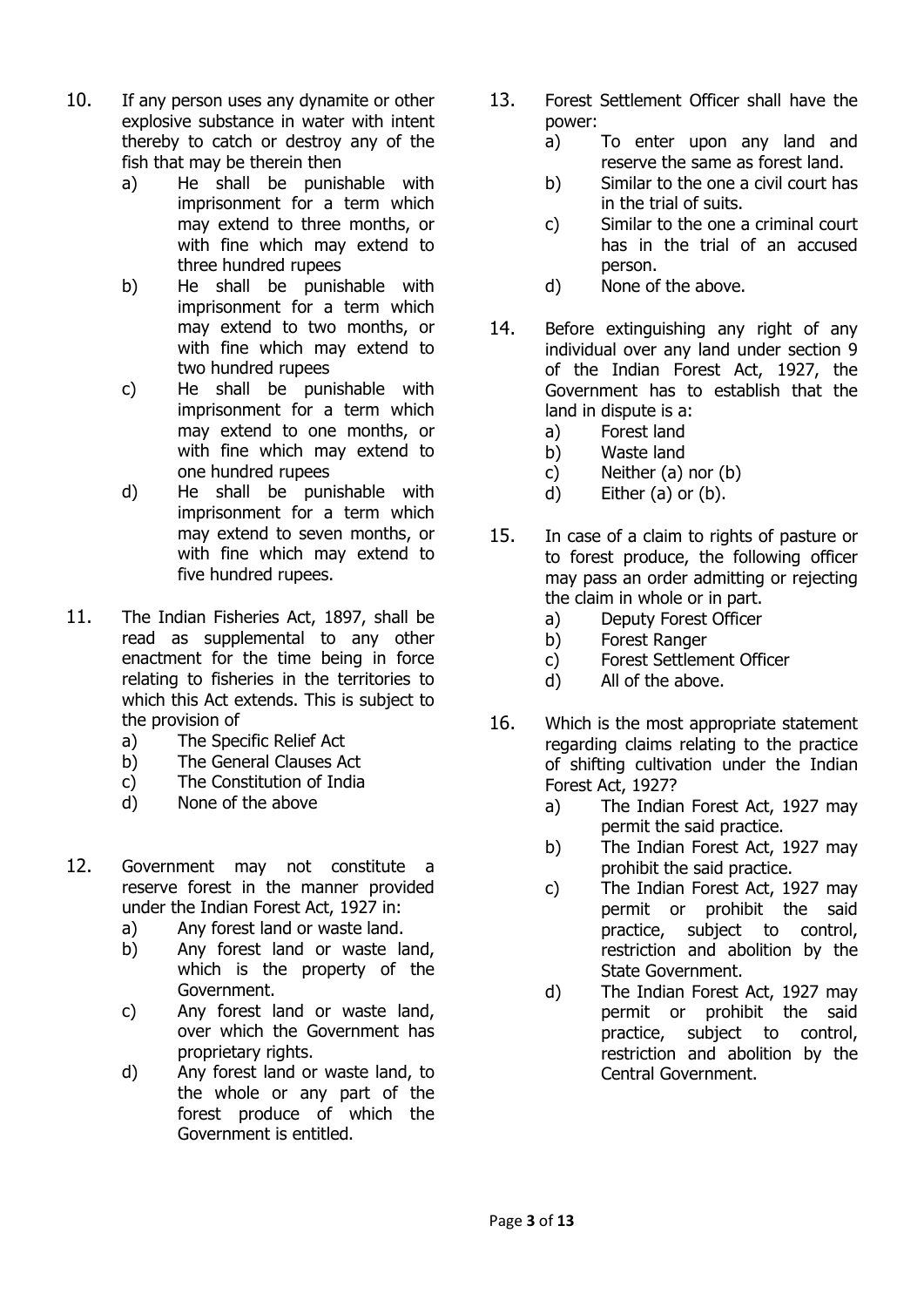- 17. Which of the following act(s) is/are not punishable under the Indian Forest Act, 1927?
	- a) Pasturing cattle or permitting cattle to trespass in a reserve forest.
	- b) Burning leaves in such a manner as not to endanger a reserve forest.
	- c) Clearing land for cultivation in a reserve forest.
	- d) Quarrying stone or burning lime or charcoal in a reserve forest.
- 18. Which of the following rules shall be observed by a person desirous of clearing any standing forest or grass land by fire within half a mile of any reserved or protected forest, under the Manipur Forest Rules, 1971?
	- a) He shall not burn when a high wind is blowing
	- b) He shall give notice of his intention to burn at least one week before hand to the nearest local Forest Beat Office or the Forest Ranger Office under whose jurisdiction such land lies
	- c) He shall clear a fire-belt at least 30 ft. broad on that side of the area which he proposes to burn and which is nearest to the protected forest in such manner that no fire can spread across such belt
	- d) All the above
- 19. A license granted under Rules 13 of the Manipur Forest Rules, 1971,
	- a) Shall be transferable if the licensee permits
	- b) Shall be transferable if the Chief Conservator Forests permits
	- c) Shall not be transferable
	- d) None of the above
- 20. Nothing contained in which Chapter of the Manipur Forest Rules, 1971, shall be taken to cancel any privileges granted to resident hill tribes unless the Government otherwise directs.
	- a) Chapter XV
	- b) Chapter X
	- c) Chapter V
- d) Chapter III
- 21. Who has the power to order the removal of any obstruction on the banks or in the channel or the closure of any diversion of any river used for the transport of forest produce?
	- a) The Chief Conservator of Forest
	- b) The Deputy Commissioner
	- c) The Forest Officer
	- d) The Divisional-Forest Officer.
- 22. The provision concerning 'raft' is given under which rule of the Manipur Forest Rules, 1971?
	- a) Rule 32
	- b) Rule 48
	- c) Rule 56
	- d) Rule 60.
- 23. In which of the following matters the Deputy Commissioner is required to render help?
	- a) Forest Settlements
	- b) Grazing fees
	- c) Afforestation and deforestation
	- d) All the above
- 24. 'Hunting' under the Wild Life (Protection) Act, 1972 includes
	- a) Snaring
	- b) Damaging the eggs of birds or reptiles
	- c) Driving any wild animals for any of the purposes specified in subclause (a) of section 16 of the Wild Life (Protection) Act, 1972
	- d) All the above.
- 25. 'Salim Ali fruit bat' is included in which of the following Schedule of the Wild Life (Protection) Act, 1972?
	- a) Schedule I
	- b) Schedule II
	- c) Schedule III
	- d) Schedule IV
- 26. Who shall be the Chairman of the Steering Committee within the tiger range States under the Wild Life (Protection) Act, 1972?
	- a) The Prime Minister
	- b) The Chief Minister
	- c) Minister in-charge of Wild Life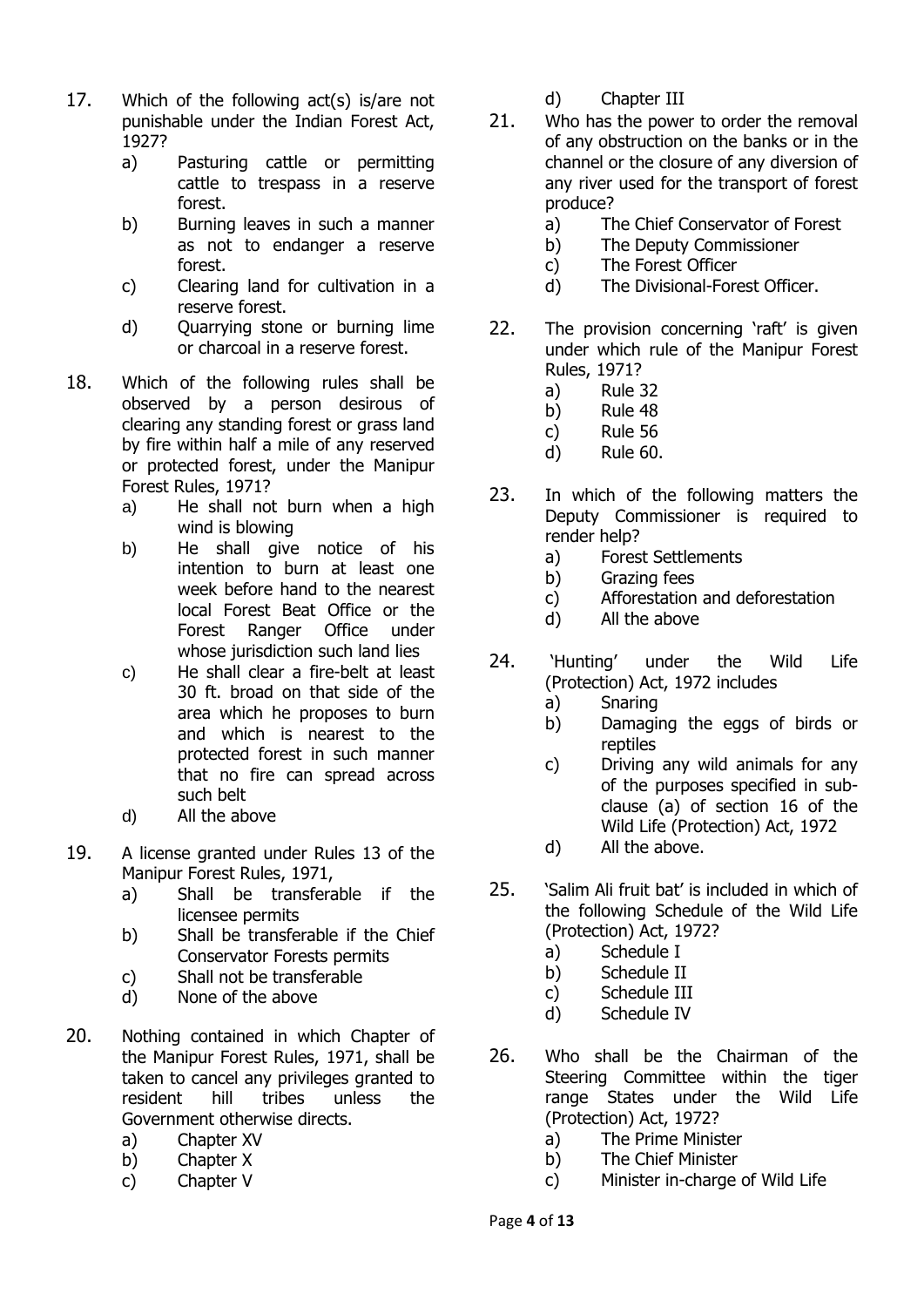- d) Chief Wild Life Warden.
- 27. Punishment for wrongful seizure is given under which section of the Wild Life (Protection) Act, 1972?
	- a) Section 35
	- b) Section 40
	- c) Section 53
	- d) Section 55
- 28. The provision that the power to declare an area as a sanctuary or national park of Central Government is given under which section of the Wild Life (Protection) Act, 1972?
	- a) Section 18
	- b) Section 27
	- c) Section 30
	- d) Section 38.
- 29. Which of the following is protected under the Wild Life (Protection) Act, 1972?
	- a) Porcupine
	- b) Bandicoot rat
	- c) Gerbil
	- d) Squirrel.
- 30. Under whose charge each tehsil shall be placed under the Manipur Land Revenue and Land Reforms Act, 1960?
	- a) Sub-divisional officer
	- b) Sub-deputy collector
	- c) Deputy Commissioner
	- d) Extra-assistant Commissioner.
- 31. Which section of the Manipur Land Revenue and Land Reforms Act, 1960, deals with the provision of 'seals'?
	- a) Section 20
	- b) Section 15
	- c) Section 10
	- d) Section 5
- 32. Any person who occupies or continues to occupy any land belonging to Government without lawful authority shall be regarded as a
	- a) Unlawful occupier
	- b) Unlawful owner
	- c) Thief
	- d) Trespasser
- 33. Under the provision of the Manipur Land Revenue and Land Reforms Act, 1960, if any person on whom a summons to attend as witness or to produce any document has been served fails to comply with the summons, the officer by whom the summons has been issued may
	- a) Issue a bailable warrant of arrest
	- b) Order him to furnish security for appearance
	- c) Impose upon him a fine not exceeding rupees twenty
	- d) All the above
- 34. After the expiry of how many days no appeal shall lie in the case of first appeal, under the Manipur Land Revenue and Land Reforms Act, 1960?
	- a) 30 days
	- b) 45 days
	- c) 60 days
	- d) 90 days
- 35. Any transfer or partition of land made in contravention of the provisions of Chapter XII under the Manipur Land Revenue and Land Reforms Act, 1960, shall be
	- a) Valid
	- b) Void
	- c) Only (b) is wrong
	- d) Both (a) and (b) are wrong.
- 36. Heinous offences under the Manipur State Hill Peoples (Administration) Regulation, 1947 does not include:
	- a) Culpable Homicide
	- b) Grievous Hurt
	- c) Simple Hurt
	- d) Robbery
- 37. In which authority was the responsibility for administration in the hills, which shall be exercised only in accordance with the Constitution Act of the State and the provisions of this Regulation, was vested in 1947?
	- a) The Provincial Chief Minister of the **State**
	- b) The Maharaja in Council
	- c) The Village Chief of the Hills
	- d) The Minister of the State Council for the Hill Peoples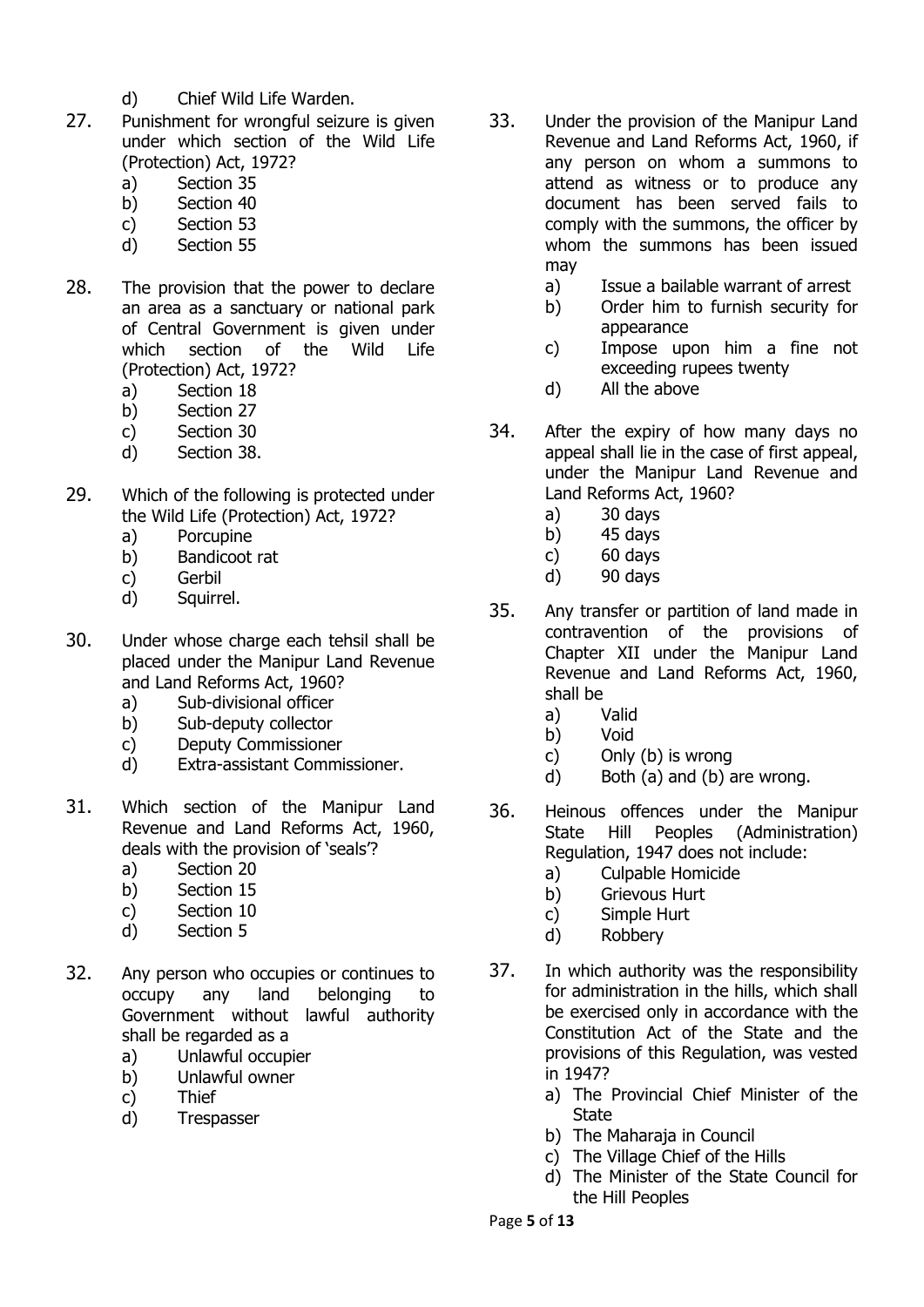- 38. Under the Manipur State Hill Peoples (Administration) Regulation, 1947 (unamended) within a circle, the Circle Authority shall be responsible for the administration of:
	- a) Lower & Upper Primary Education
	- b) Middle English
	- c) Higher Education
	- d) Both (b) and (c)
- 39. How many members shall be there for the constitution of Village Authority under the Manipur (Village Authority in Hill Areas) Act, 1956, where the number of tax-paying houses in the village is more than one hundred and fifty?
	- a) Five members
	- b) Seven members
	- c) Ten members
	- d) Twelve members.
- 40. Under the provision of the Manipur (Village Authority in Hill Areas) Act, 1956, who has the power to remove members of Village Authorities?
	- a) The Chairman
	- b) The Deputy Commissioner
	- c) The Khulakpa
	- d) The Village Authority.
- 41. Election of members of Village Authorities is given under which section of the the Manipur (Village Authority in Hill Areas) Act, 1956?
	- a) Section 20
	- b) Section 15
	- c) Section 7
	- d) Section 5
- 42. In which of the following matters courts do not have power to grant injunction under the Manipur (Village Authority in Hill Areas) Act, 1956?
	- a) In election matters
	- b) In removal of members from Village Authorities
	- c) In dismissal of case for default
	- d) None of the above.
- 43. Which of the following Act, shall not apply in the trial of any case or suit by a village court?
	- a) The Court Fees Act, 1870
	- b) The Code of Criminal Procedure, 1898
	- c) The Code of Civil Procedure, 1908
	- d) The Indian Evidence Act, 1872.
- 44. 'Reconnaissance operations' does not include
	- a) Geological mapping
	- b) Geochemical surveys
	- c) Trenching
	- d) None of the above
- 45. Every registers maintained under the Mines and Minerals (Development and Regulation) Act, 1957
	- a) Shall be open to inspection by any person on payment of fee as the State Government may fix.
	- b) Shall be not be open to inspection by any person
	- c) Shall be open to inspection by Government Officials only
	- d) Shall be open to inspection by any person with or without payment of fee as the State Government may fix
- 46. Who among the following has the power to authorize Geological Survey of India to make investigation?
	- a) The State Government
	- b) The Central Government
	- c) Only (a) is correct
	- d) Only (b) is correct
- 47. In which section of the Mines and Minerals (Development and Regulation) Act, 1957, the protection of action taken in good faith is provided?
	- a) Section 11
	- b) Section 20
	- c) Section 27
	- d) Section 31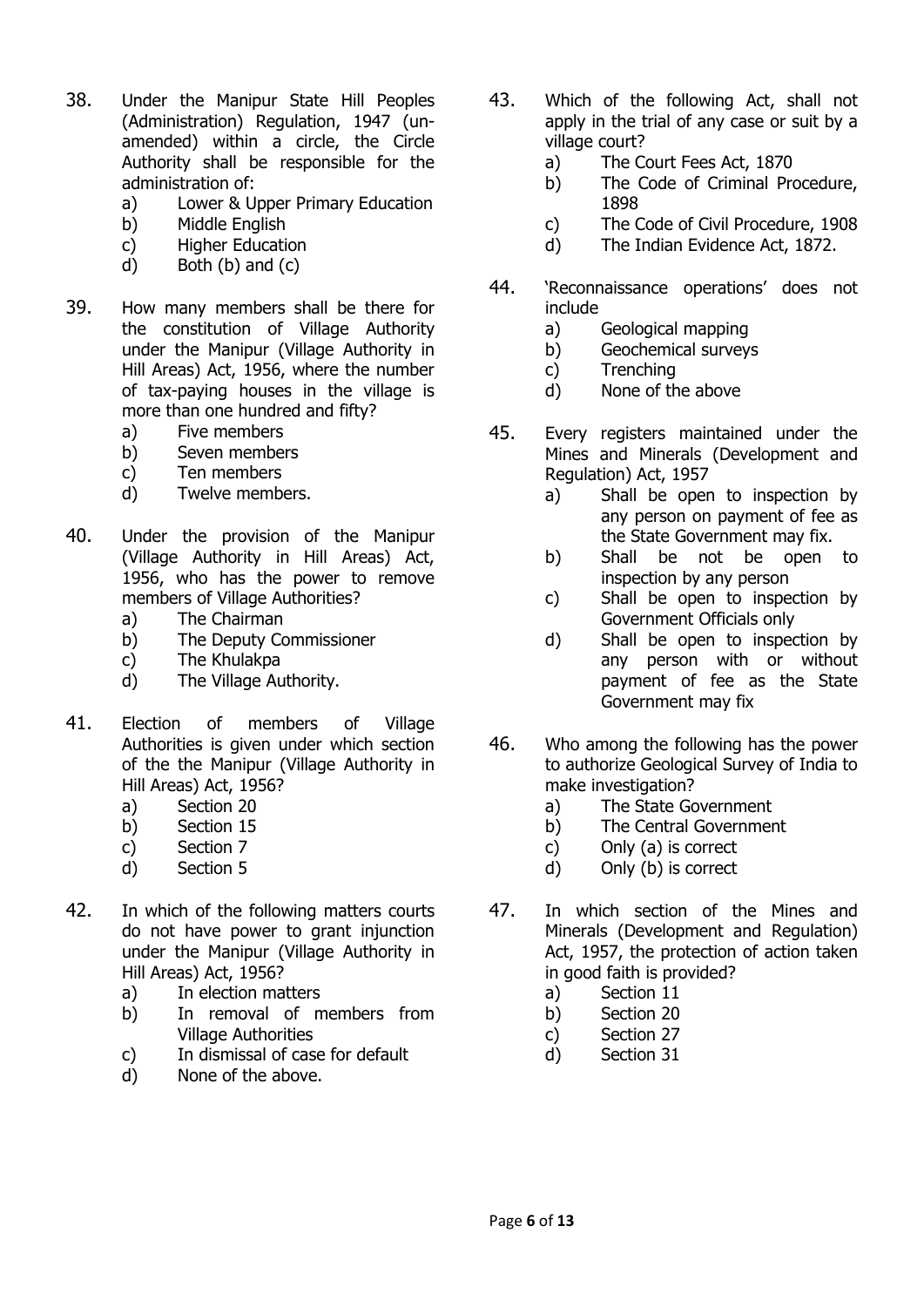- 48. For the purpose of ascertaining the position of the working, actual or prospective, of any mine or abandoned mine or for any other purpose connected with the Mines and Minerals (Development and Regulation) Act, 1957, or rules made thereunder, any person authorized by the Central Government or a State Government in this behalf, by general order, may
	- a) Survey and take measurements in any such mine
	- b) Examine any person having the control of, or connected with, any mine.
	- c) Enter or inspect any mine
	- d) All the above
- 49. Whoever contravenes the provisions of sub-section (1) or sub-section (1A) of section 4 of the Mines and Minerals (Development and Regulation) Act, 1957, shall be
	- a) Punished with imprisonment for a term which may extend to three years, or with fine which may extend to twenty-five thousand rupees, or with both
	- b) Punished with imprisonment for a term which may extend to two years, or with fine which may extend to twenty-five thousand rupees, or with both
	- c) Punished with imprisonment for a term which may extend to two years, or with fine which may extend to twenty thousand rupees, or with both
	- d) Punished with imprisonment for a term which may extend to five years, or with fine which may extend to thirty thousand rupees, or with both
- 50. The Chairperson of the Central Pollution Board under the Water (Prevention and Control of Pollution) Act should be
	- a) A person having experience of scientific engineering
	- b) A person having Knowledge of scientific management
	- c) An expert in environmental matters
	- d) None of the above.
- 51. Which chapter of the Water (Prevention and Control of Pollution) Act deals with Service Conditions of the members of the Board?
	- a) Chapter V
	- b) Chapter IV
	- c) Chapter III
	- d) Chapter II.
- 52. The functions of the State Pollution Control Board includes
	- a) To evolve methods of utilization of sewage and suitable trade effluents in agriculture
	- b) The prevention, control or abatement of discharges of waste into streams or wells
	- c) To advice the State Government on any matter concerning the prevention, control or abatement of water pollution
	- d) All the above
- 53. Which section of the Water (Prevention and Control of Pollution) Act provides the composition of Joint Boards?
	- a) Section 13
	- b) Section 14
	- c) Section 25
	- d) Section 30
- 54. Whoever damages any work or property, belonging to the Board under the Water (Prevention and Control of Pollution) Act
	- a) Shall be punishable with imprisonment for a term which may extend to three months or with fine which may extend to ten thousand rupees
	- b) Shall be punishable with imprisonment for a term which may extend to five months or with fine which may extend to twenty thousand rupees
	- c) Shall be punishable with imprisonment for a term which may extend to five months or with fine which may extend to ten thousand rupees
	- d) Shall be punishable with imprisonment for a term which may extend to three months or with fine which may extend to twenty thousand rupees.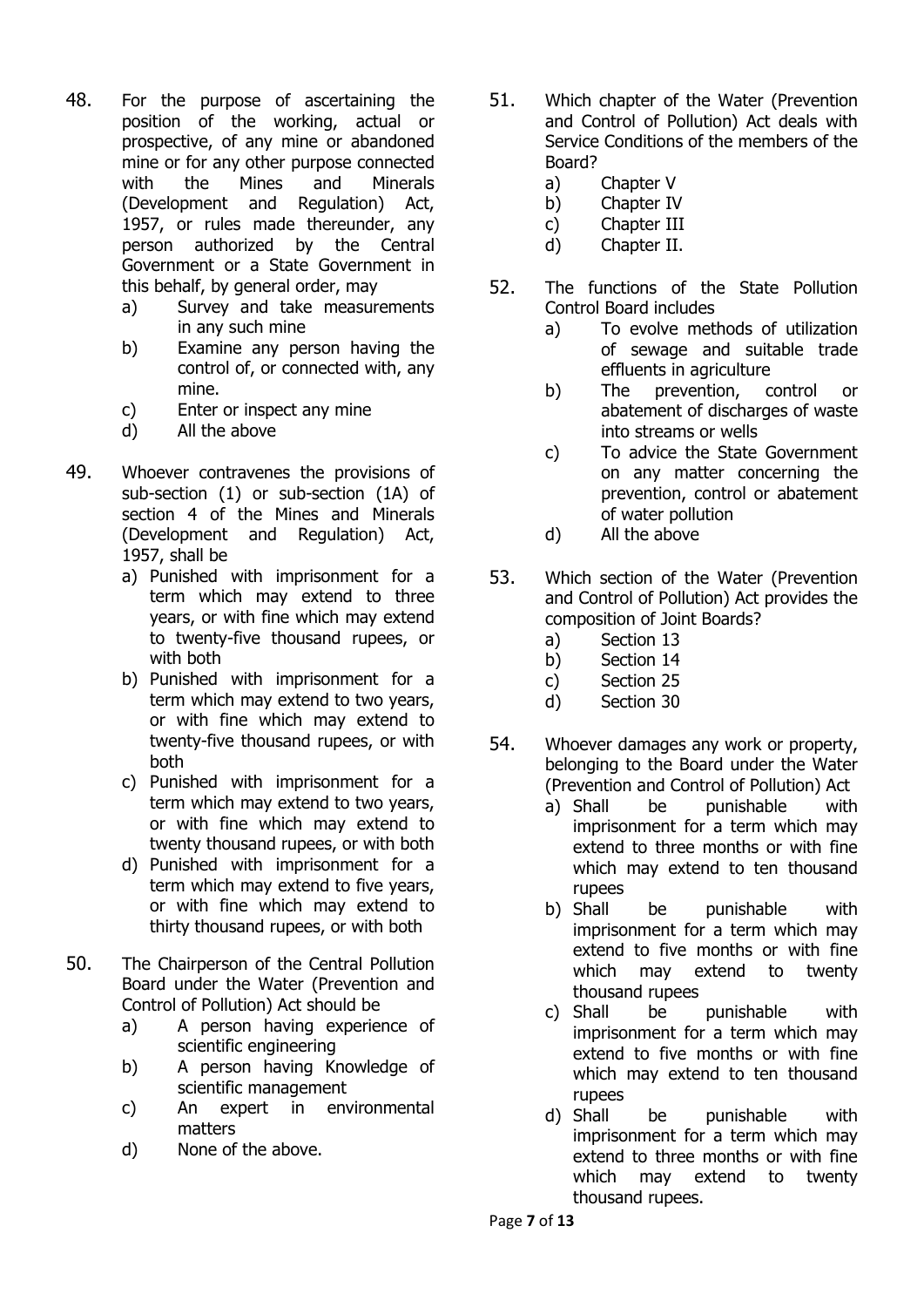- 55. Under the provision of the Water (Prevention and Control of Pollution) Act, where an offence has been committed by any Government Department, then
	- a) The Head of Department shall be deemed to be guilty of offence
	- b) The Individual Government Servant shall be deemed to be guilty of offence
	- c) The Director of the Department shall be deemed to be guilty
	- d) The Secretary of the Department shall be deemed to be guilty.
- 56. Noise pollution has been inserted as pollution in the Air Act in
	- a) 1981
	- b) 1982
	- c) 1987
	- d) 2000
- 57. Under which Chapter of Air Act, 1981, the power to give instructions for ensuring standards for emission from automobiles is given?
	- a) Chapter III
	- b) Chapter IV
	- c) Chapter V
	- d) Chapter VI.
- 58. In which of the following Supreme Court cases it was held that 'carrying of mining operation of stones on the border of Rajasthan and U.P. without necessary permission from competent authority was held to be illegal and persons were restrained from carrying out mining activities'?
	- a) M.C. Mehta v. Union of India, (1986)
	- b) D.L.F. Power Ltd. v. State of Jharkhand (2004)
	- c) Krishna Gopal v. State of Uttar Pradesh
	- d) M.C. Mehta v. Union of India (2003)
- 59. The provision of 'budget' is given under which section of the Air Act, 1981?
	- a) Section 20
	- b) Section 24
	- c) Section 34
	- d) Section 40.
- 60. When can the State Government supersede State Board under the Air Act, 1981?
	- a) If at any time the State Government is of the opinion that a State Board constituted under this Act has persistently made default in the performance of the functions on it by or under this Act
	- b) If at any time the State Government is of the opinion that circumstances exist which render it necessary in the public interest so to do
	- c) Only (a) is correct
	- d) Both (a) and (b) are correct.
- 61. Power to give instructions for ensuring standards for emission from automobiles is given under
	- a) Section 40 of Air Act, 1981
	- b) Section 20 of Air Act, 1981
	- c) Section 30 of Air Act, 1981
	- d) Section 10 of Air Act, 1981.
- 62. The Forest (Conservation) Act, 1980 is an act primarily meant to provide for, but not for:
	- a) Conservation of unreserved forests.
	- b) Matters connected to forests
	- c) Matters ancillary to forests
	- d) Matters incidental to forests
- 63. What is true of the following statements?
	- a) Reserve forest can be dereserved.
	- b) Forest land can be used for nonforest purpose.
	- c) Forest land can be assigned to any private person on lease, with the prior approval of the Central Government.
	- d) Forest land can be cleared for the purpose of re-afforestation.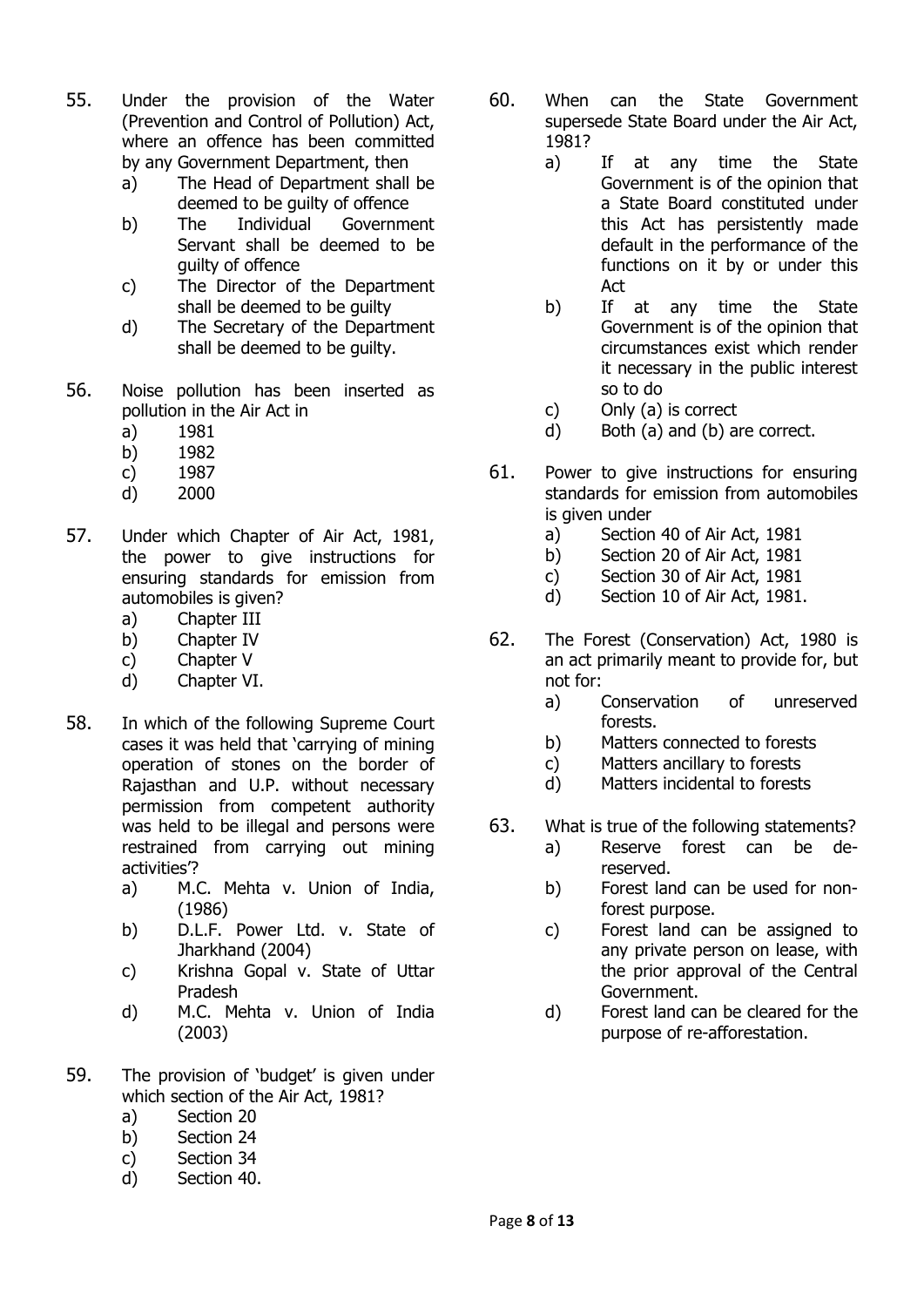- 64. If an offence is committed under the Forest (Conservation) Act, 1980:
	- a) By an authority, only the person presently responsible for the conduct of the business of the authority is liable.
	- b) By a Government Department, the Head of Department is liable.
	- c) By a Government Department, the Head of Department is liable, even though the offence was committed without his knowledge.
	- d) By a Government Department, the Head of Department is liable, even though he exercised due diligence in preventing the commission of the offence.
- 65. When a penalty is imposed to any person for using a forest land for non-forest purpose, the person may prefer an appeal to:
	- a) The District Green Tribunal.
	- b) The State Green Tribunal.
	- c) The National Green Tribunal.
	- d) The National Tribunal for the Environment.
- 66. Using forest land for "non-forest purpose" does not include breaking up or clearing of any forest land or portion thereof for :
	- a) The cultivation of tea and coffee.
	- b) The cultivation of medicinal plants.
	- c) The purpose of hunting wildlife.
	- d) The purpose of re-afforestation.
- 67. With the prior approval of the Central Government, a State Government may:
	- a) Not de-reserve a reserved forest.
	- b) De-reserve a reserved forest, notwithstanding any state law in force.
	- c) De-reserve a reserved forest, but subject to any state law in force.
	- d) De-reserve a reserved forest, but subject to any international law in force.
- 68. The definition of the word "environment" as per section 2 of the Environment (Protection) Act, 1986 is:
	- a) exclusive
	- b) inclusive
	- c) exhaustive
	- d) elaborative
- 69. In Vellore Citizen's Welfare Forum vs. Union of India, the Supreme Court of India observed that the main purpose of the Environment (Protection) Act, 1986 is to create an authority under section 3(3) of the Act with adequate power to:
	- a) Control pollution
	- b) Protect environment
	- c) Both  $(a)$  and  $(b)$
	- d) Neither (a) nor (b)
- 70. Under the Environment (Protection) Act, 1986 the Central Government may not make rules in relation to the following:
	- a) The standards of quality of air, water or soil.
	- b) The maximum allowable limits of accidents that may cause environmental pollution
	- c) The maximum allowable limits of noise pollution
	- d) The procedures and safeguards for the handling of hazardous substances.
- 71. Which statement is not correct about the Environment (Protection) Act, 1986?
	- a) The Central Government issue directions in writing to any person, officer or authority in exercise of the powers under the Act.
	- b) Such person, officer or authority is bound to comply with such directions.
	- c) Such directions have to be complied irrespective of any other law.
	- d) Such directions need not be complied if they contravene other laws.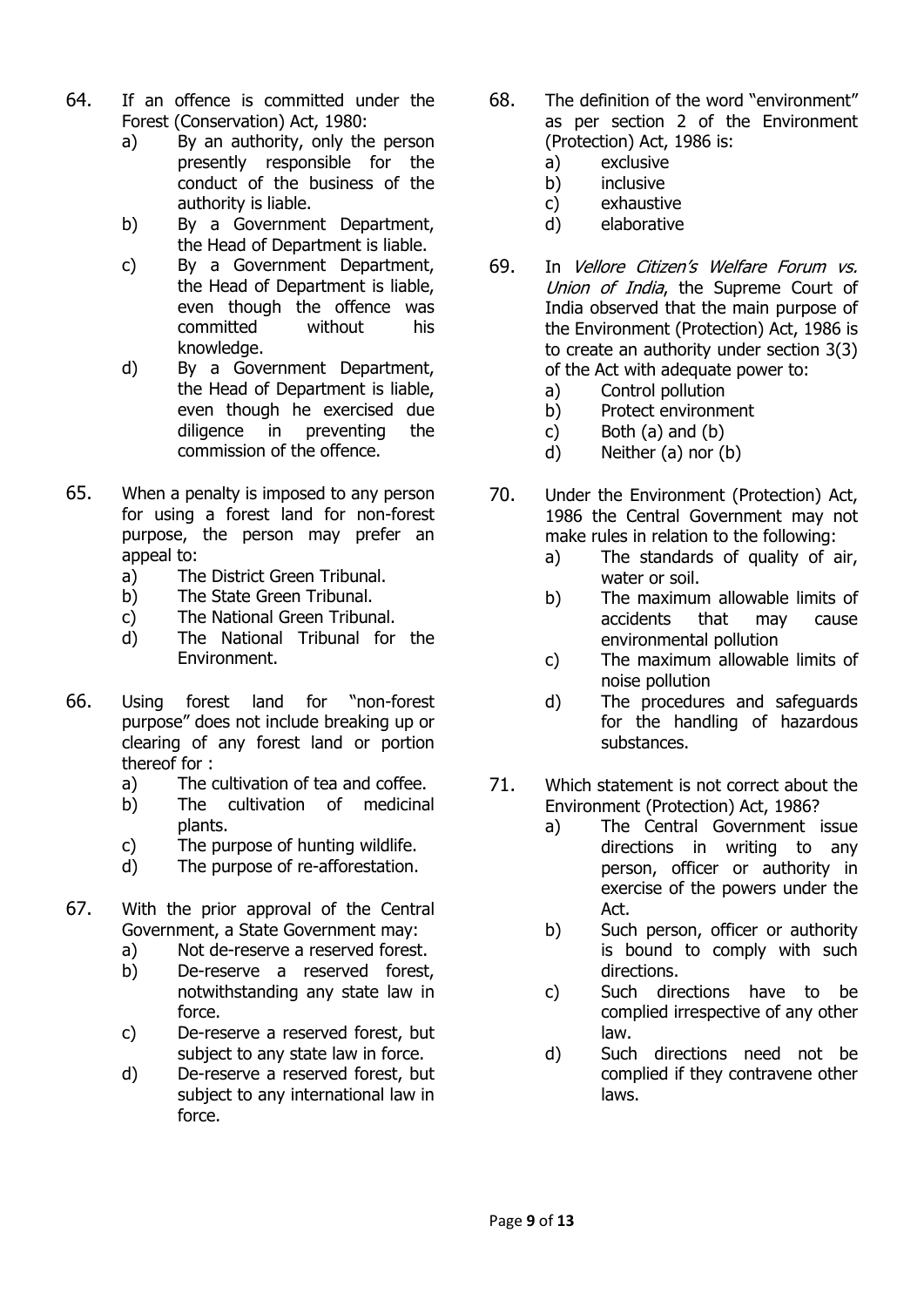- 72. Offences under the Environment (Protection) Act, 1986 is cognizable by the court on a complaint made by:
	- a) The Central Government or any authorized authority or officer
	- b) Any person who has given notice of at leat 60 days of the alleged offence and of his intention to make a complaint to the Central Government or any authorized authority or officer
	- c) Either (a) or (b)
	- d) Neither (a) nor (b)
- 73. Challenge to any action taken or intended to be taken by the Government or any authorized officer or employee in good faith pursuant to the Environment (Protection) Act, 1986:
	- a) Can lie in a court of law.
	- b) Cannot lie in a court of law.
	- c) Can lie only in the High Court.
	- d) None of the above.
- 74. Which of the following is one of the objectives of the Convention on Biodiversity Diversity?
	- a) Conservation of biological diversity
	- b) Sustainable use of the diversity
	- c) Ensuring fair and equitable sharing of benefits of sustainable use
	- d) All the above
- 75. Under the Biological Diversity Act, 2002, the term 'landrace' means
	- a) A variety of plant that has originated and persisted under cultivation or was specifically bred for the purpose of cultivation
	- b) Primitive cultivar that was grown by ancient farmers and their successors
	- c) A cultivated variety of plants that was developed, grown and exchanged informally among farmers
	- d) None of the above.
- 76. Whoever contravenes or attempts to contravene or abets the contravention of the provisions of section 7 of the Biological Diversity Act, 2002, shall be
	- a) Punishable with imprisonment for a term of which may extend to three years, or with fine which may extend to five lakh rupees, or with both
	- b) Punishable with imprisonment for a term of which may extend to three years, or with fine which may extend to three lakh rupees, or with both
	- c) Punishable with imprisonment for a term of which may extend to five years, or with fine which may extend to five lakh rupees, or with both
	- d) Punishable with imprisonment for a term of which may extend to three years, or with fine which may extend to three lakh rupees, or with both
- 77. Power of State Biodiversity Board to restrict certain activities violating the objectives of conservation etc. is given under which section of the Biological Diversity Act, 2002?
	- a) Section 20
	- b) Section 24
	- c) Section 30
	- d) Section 34.
- 78. Under the Biological Diversity Rules, 2004, which of the following are the general functions of the Authority?
	- a) Provide technical assistance and guidance to the State Biodiversity Boards
	- b) Report to the Central Government about the functioning of the Authority and implementation ofthe Biological Diversity Act, 2002
	- c) Approve the method of recruitment to the officers and servants of the Authority
	- d) All the above.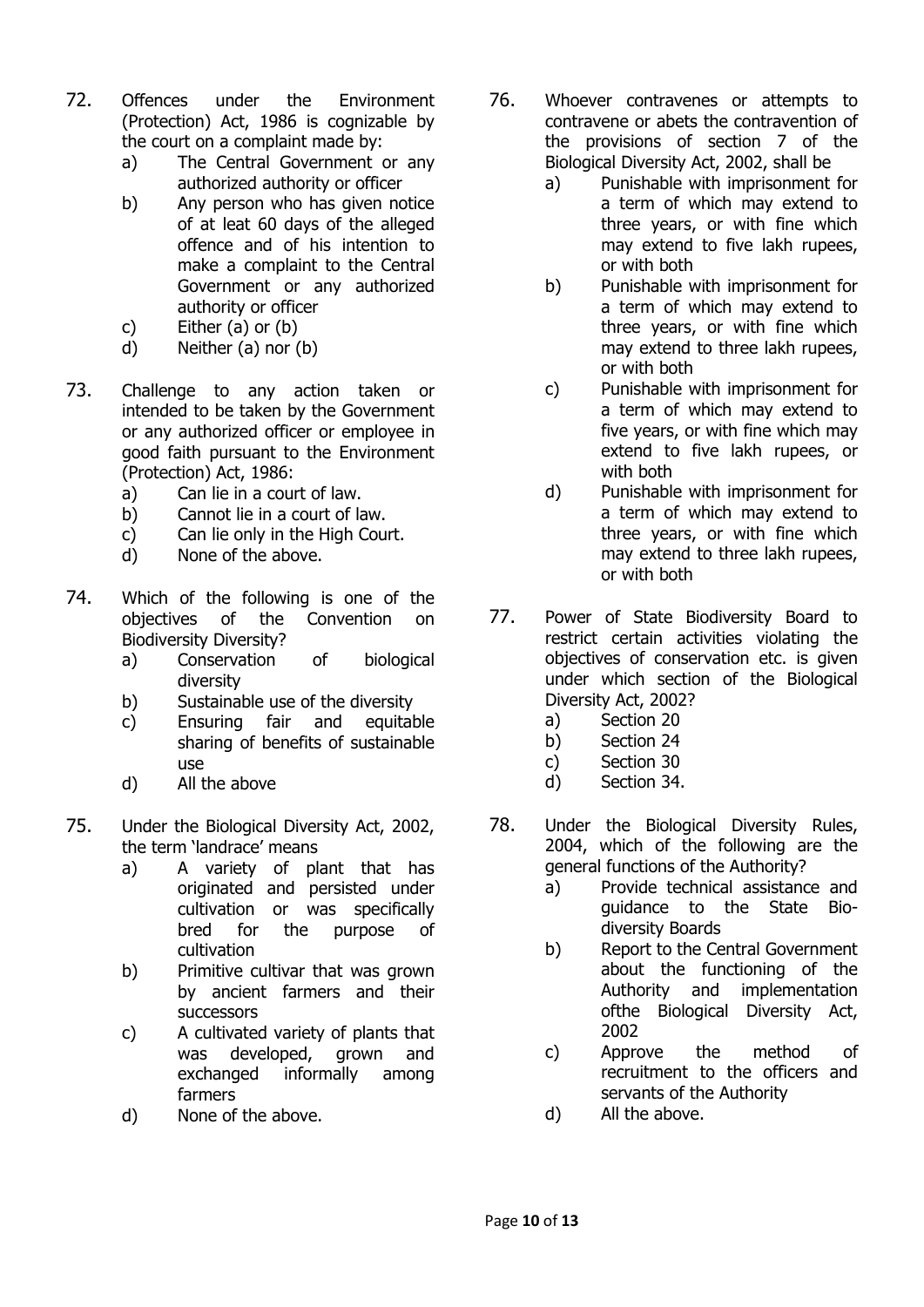- 79. Which among the following is/are the main aim(s) of the National Environment Tribunal Act, 1995?
	- a) To provide compensation to the victims of the hazardous substances
	- b) To provide for a national legislation in compliance to the recommendations of the Rio Summit/Earth summit (Principle 11)
	- c) Both (a) and (b) are correct
	- d) Both (a) and (b) are incorrect.
- 80. Which of the following sections of the National Environment Tribunal Act, 1995 deals with the establishment of Tribunal and the Benches thereof?
	- a) Sections 8 to 15
	- b) Sections 8 to 18
	- c) Sections 10 to 18
	- d) Sections 8 to 20
- 81. The provision that the deposit of amount payable for damage caused to environment shall be credited to the Environmental Relief Fund created under
	- a) the National Environment Tribunal Act, 1995
	- b) the National Environment Appellate Authority Act, 1997
	- c) the Specific Relief Act, 1963
	- d) the Public Liability Insurance Act, 1991
- 82. Who may apply claim for compensation under the National Environment Tribunal Act, 1995?
	- a) By the person who has sustained the injury
	- b) By the owner of the property to which the damage has been caused
	- c) Where death has resulted from the accident , by all or any of the legal representatives of the deceased
	- a) All the above.
- 83. The Tribunal shall not be bound by the procedure laid down by the Code of Civil Procedure, but shall be guided by
	- a) The Principles of Natural Justice
	- b) The Rule of Law
	- c) The procedures established by law
	- d) None of the above.
- 84. Whoever fails to comply with any order made by the Tribunal, he shall be punishable
	- a) With imprisonment for a term which may extend to seven years, or with fine which may extend to ten lakh rupees, or with both
	- b) With imprisonment for a term which may extend to five years, or with fine which may extend to ten lakh rupees, or with both
	- c) With imprisonment for a term which may extend to three years, or with fine which may extend to ten lakh rupees, or with both
	- d) With imprisonment for a term which may extend to three years, or with fine which may extend to five lakh rupees, or with both.
- 85. "Scheduled Areas" under the Scheduled Tribes and other Traditional Forest Dwellers (Recognition of Forest Rights) Act, 2006 means the Scheduled Areas referred to in clause (1) of
	- a) Article 222
	- b) Article 225
	- c) Article 236
	- d) Article 244
- 86. Under the provision of the Scheduled Tribes and other Traditional Forest Dwellers (Recognition of Forest Rights) Act, 2006, the forest right related to conversion of forest villages into revenue villages is to be adjudicated by
	- a) The District Level Committee
	- b) The Divisional Level Committee
	- c) The Gram Sabha
	- d) All the above.
- 87. Why did the opponents of the Scheduled Tribes and other Traditional Forest Dwellers (Recognition of Forest Rights) Act, 2006, wanted the Act to be repealed?
	- a) Because it will bring chaos and conflicts among the dwellers on mass basis
	- b) Because it will lead to massive forest destruction
	- c) Only (a) true
	- d) Only (b) is true.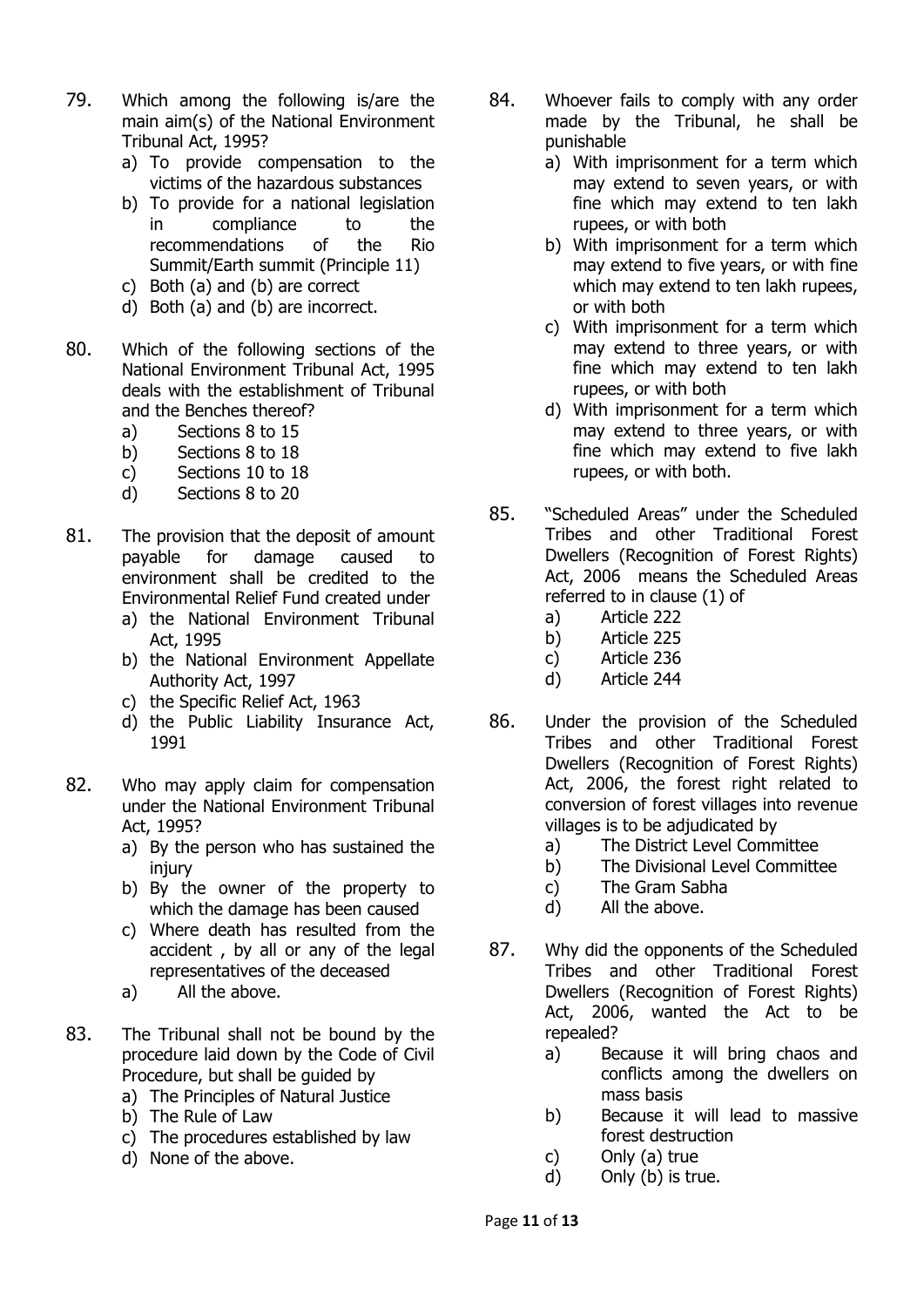- 88. For how many years the claimant must have been residing in the forest to be eligible to get the rights under the Scheduled Tribes and other Traditional forest Dwellers (Recognition of Forest Rights) Act, 2006?
	- a) 50 years
	- b) 75 years
	- c) 80 years
	- d) 90 years.
- 89. The rights to protect regenerate or conserve or manage any community forest resource which they have been traditionally protecting and conserving for sustainable use is provided under which section of the Scheduled Tribes and other Traditional forest Dwellers (Recognition of Forest Rights) Act, 2006?
	- a) Section 10
	- b) Section 5
	- c) Section 3(1)
	- d) None of the above.
- 90. Who shall be the nodal agency for the implementation of the provisions of the Scheduled Tribes and other Traditional forest Dwellers (Recognition of Forest Rights) Act, 2006?
	- a) Ministry of the Central Government dealing with Tribal Affairs
	- b) Ministry of the Central Government dealing with Forest Affairs
	- c) Ministry of the Central Government dealing with Trade and Commerce **Affairs**
	- d) All the above
- 91. Which of the following does not come under the definition of 'information' under RTI Act, 2005?
	- a) Log books
	- b) File notings
	- c) Data material held in any electronic forms
	- d) Circular
- 92. What is the time limit to get the information under RTI Act, 2005?
	- a) 15 days
	- b)  $45$  days
	- c) 60 days
	- d) 30 days
- 93. The officer designated by the public authorities in all administrative units or offices under it to provide information to the citizens requesting for information under the RTI Act, 2005, in known as
	- a) Appellate Authority
	- b) Chief Information Commissioner (CIC)
	- c) Public Information Officer (PIO)
	- d) Assistant Public Information Officer.
- 94. Consider the following statements about the RTI Act, 2005 and select the one which is not provided for or specially exempted
	- a) It is not applicable in the state of Jammu and Kashmir
	- b) An applicant making request for information will have to give reasons for seeking information
	- c) Removal of Chief Information **Officer**
	- d) Every Information Officer shall hold office for a term of 5 years or till the age of 65 years whichever is earlier.
- 95. The time limit specified in the RTI Act, 2005, for the Central/State Information Commissions to decide on complaints is
	- a) 15 days
	- b) One month
	- c) Two months
	- d) No such time limit has been specified
- 96. With reference to the CITES, which of the following statements is/are true?
	- a) It is an international agreement between governments
	- b) It runs thousands of field projects around the world to better manage natural environments
	- c) This Convention takes the place of national laws
	- d) It is legally binding on the States that have joined it, but this Convention does not take the place of national laws